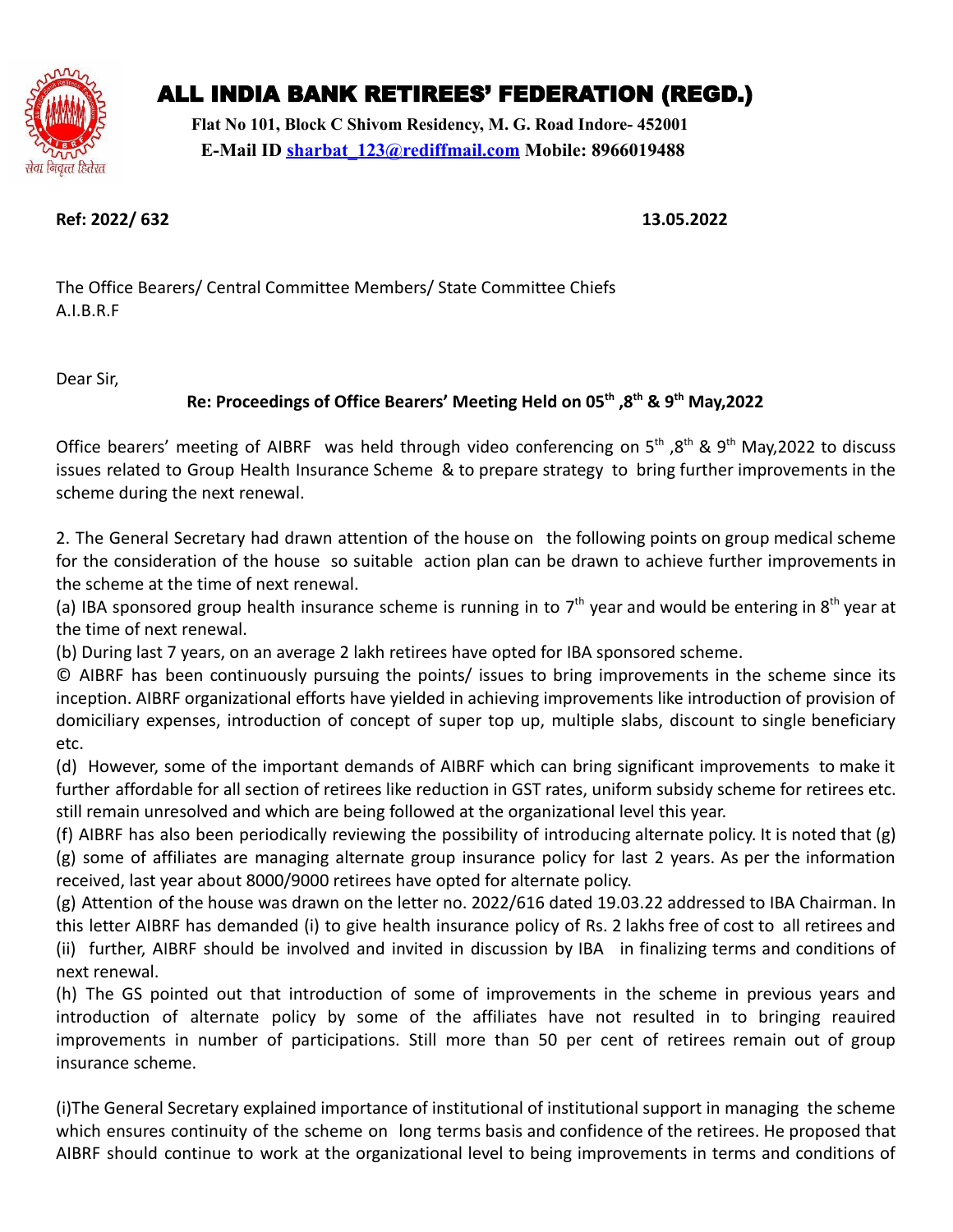the scheme so it becomes affordable for one and all. However final decision in this regard should be left to the individual.

3. Thereafter comprehensive discussion took place on the subject in which 32 office bearers participated. The views expressed by them are summarized below

- (a) Most of the speakers expressed their concern on continuous rise in premium rates year after year.
- (b) High premium makes the policy unaffordable for large section of retirees and therefore participation percentage remain low.
- (c) Many speakers spoke the need for sanction of subsidy at the industry level for payment of premium
- (d) AIBRF should enhance organizational steps to bring more pressure on the authority to sanction pending demands on insurance front.
- (e) Many issues related to implementation of the scheme like inclusion of new medical technology for insurance claim, delay in processing of claims by TPA, operational difficulties being faced by the retirees due to frequent change in TPA panel came during the presentation by the office bearers.
- (f) The suggestion came up that AIBRF should continuously work to develop in house expertise to handle insurance related issues more effectively. AIBRF should take steps to create strong data base on the issue.
- (g) Many comments and suggestions were made on continuing of alternate policy and AIBRF should also consider introducing alternate policy.

4. On the conclusion on presentation by the office bearers, the GS gave detailed reply on various points raised. **Thereafter, he proposed the following action plan which was unanimously accepted by the house**.

### **ACTION PLAN FOR GROUP HEALTH INSUANCE**

- **(a)** AIBRF will vigorously follow up with the Government/ IBA/ UFBU constituents for grant of health insurance policy to all retirees free of cost from next year. **AIBRF will launch specific action programs like demonstration, Dharna, submission of memorandum etc. in coming months to achieve the demand.**
- (b) To ensure that AIBRF is invited for consultation/ discussion by IBA, close follow up will be done at various level**. Delegation of AIBRF led by the General Secretary will meet major constituents of UFBU to seek their support to ensure that AIBRF is consulted before finalizing terms and conditions of the next renewal.** Developments taken place after the above efforts will be reviewed and thereafter if required other option to approach appropriate forum to achieve the demand will be considered and course of action will be taken on them.
- (c) **Standing committee of three Deputy General Secretaries will be constituted which will study various aspects of health insurance, collect data / information on the subject and take help of experts whenever needed on continuous basis to develop in house expertise on the subject. The meeting authorized President & General Secretary to finalize three names**.
- (d) The affiliates who desire to continue to work on alternate insurance policy may do so to supplement AIBRF efforts to ensure more participation .
- (e) The decisions taken above will be reported in forthcoming Central Committee meeting at Patna.

The meeting thereafter concluded with vote of thanks to the chair.

### **ACTION PROGRAMS ON UPDATION OF PENSION**

We invite your attention on circular no.2022/611 dated 11.03.2022 asking State Committees / Affiliates to launch action programs during the months of March & April,22 in support of the demand of pension updation. It is seen that work on updation at IBA level has slowed down and no discussion has taken place on this issue in